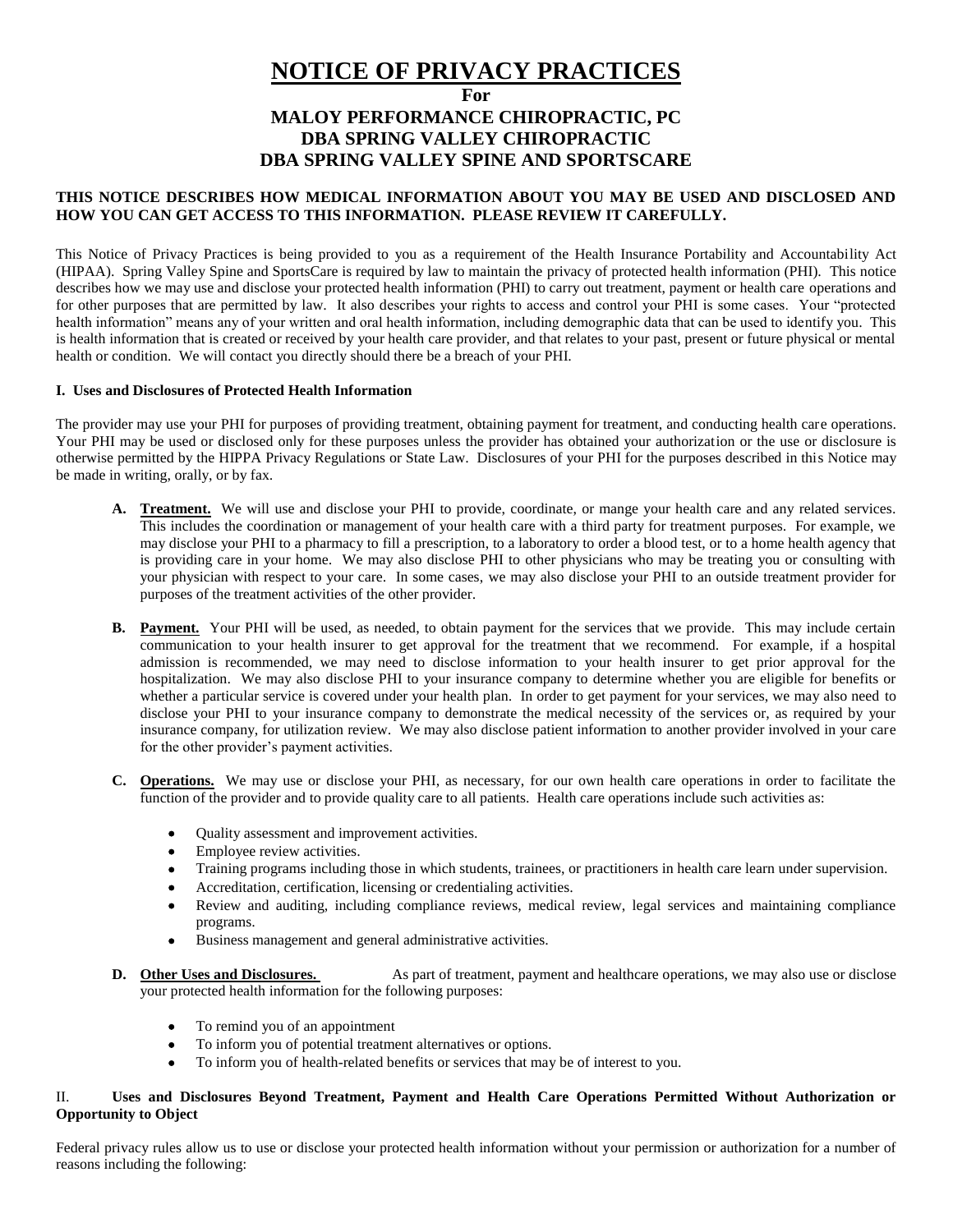A. **When Legally Required**. We will disclose your protected health information when we required to do so by any Federal, State or local law.

B. **When There Are Risks to Public Health.** We may disclose your protected health information for the following public activities and purposes.

- To prevent, control, or report disease, injury or disability as permitted by law.
- To report vital events such as birth or death as permitted or required by law.
- To conduct public health surveillance, investigations and interventions as permitted or required by law.
- To collect or report adverse events and product defects, track FDA regulated products, enable product recalls, repairs or replacements to the FDA and to conduct post marketing surveillance.
- To notify a person who has been exposed to a communicable disease or who may be at risk of contracting or spreading a disease as authorized by law.
- To report to an employer information about an individual who is a member of the workforce as legally permitted or required.

C. **To Report Abuse, Neglect or Domestic Violence.** We may notify government authorities if we believe that a patient is the victim of abuse, neglect or domestic violence. W will make this disclosure only when specifically required or authorized by law or when the patient agrees to the disclosure.

D. **To conduct Health Oversight Activities**. We may disclose your protected health information to a health oversight agency for activities including audits; civil, administrative, or criminal investigations, proceedings, or actions; inspections; licensure or disciplinary actions; or other activities necessary for appropriate oversight as authorized by law. We will not disclose your health information if you are the subject of an investigation and your health information is not directly related to your receipt of health care or public benefits.

E. **In Connection With Judicial and Administrative Proceedings.** We may disclose your protected health information in the course of any judicial or administrative proceedings in response to an order of a court or administrative tribunal as expressly authorized by such order or in response to a subpoena in some circumstances.

F. **For Law Enforcement Purposes.** We may disclose your protected health information to a law enforcement official for law enforcement purposes as follows:

- As required by law for reporting of certain types of wounds or other physical injuries.
- Pursuant to court order, court-ordered warrant, subpoena, summons or similar process.
- For the purpose of identifying or locating a suspect, fugitive, material witness or missing person.
- Under certain limited circumstances, when you are the victim of a crime.
- To a law enforcement official if the provider has a suspicion that your death was the result of criminal conduct.
- In an emergency in order to report a crime.

G. **To Coroners, Funeral Directors, and or Organ Donation**. We may disclose protected health information to a coroner or medical examiner for identification purpose, to determine cause of death or for the coroner or medical examiner to perform other duties authorized by law. We may also disclose protected health information to a funeral director, as authorized by law, in order to permit the funeral director to carry out their duties. We may disclose such information in reasonable anticipation of death.

H. **For Research Purposes.** We may use or disclose your protected health information for research when the use or disclosure for research has been approved by an institutional review board or privacy board that has reviewed the research proposal and research protocols to address the privacy of your protected health information.

I. **In the Event of a Serious Threat to Health or Safety.** We may, consistent with applicable law and ethical standards of conduct, use or disclose your protected health information if we believe, in good faith, that such use or disclosure is necessary to prevent or lessen a serious and imminent threat to your health or safety or to the health and safety of the public.

J. **For Specified Government Functions.** In certain circumstances, the Federal regulations authorize the provider to use or disclose your protected health information to facilitate specified government functions relating to military and veterans activities, national security and intelligence activities, protective services for the President and others, medical suitability determinations, correctional institutions, and law enforcement custodial situations.

K. **For Workers' Compensation.** The provider may release your health information to comply with workers' compensation laws or similar programs.

# III. **Uses and Disclosures Permitted Without Authorization but With Opportunity to Object**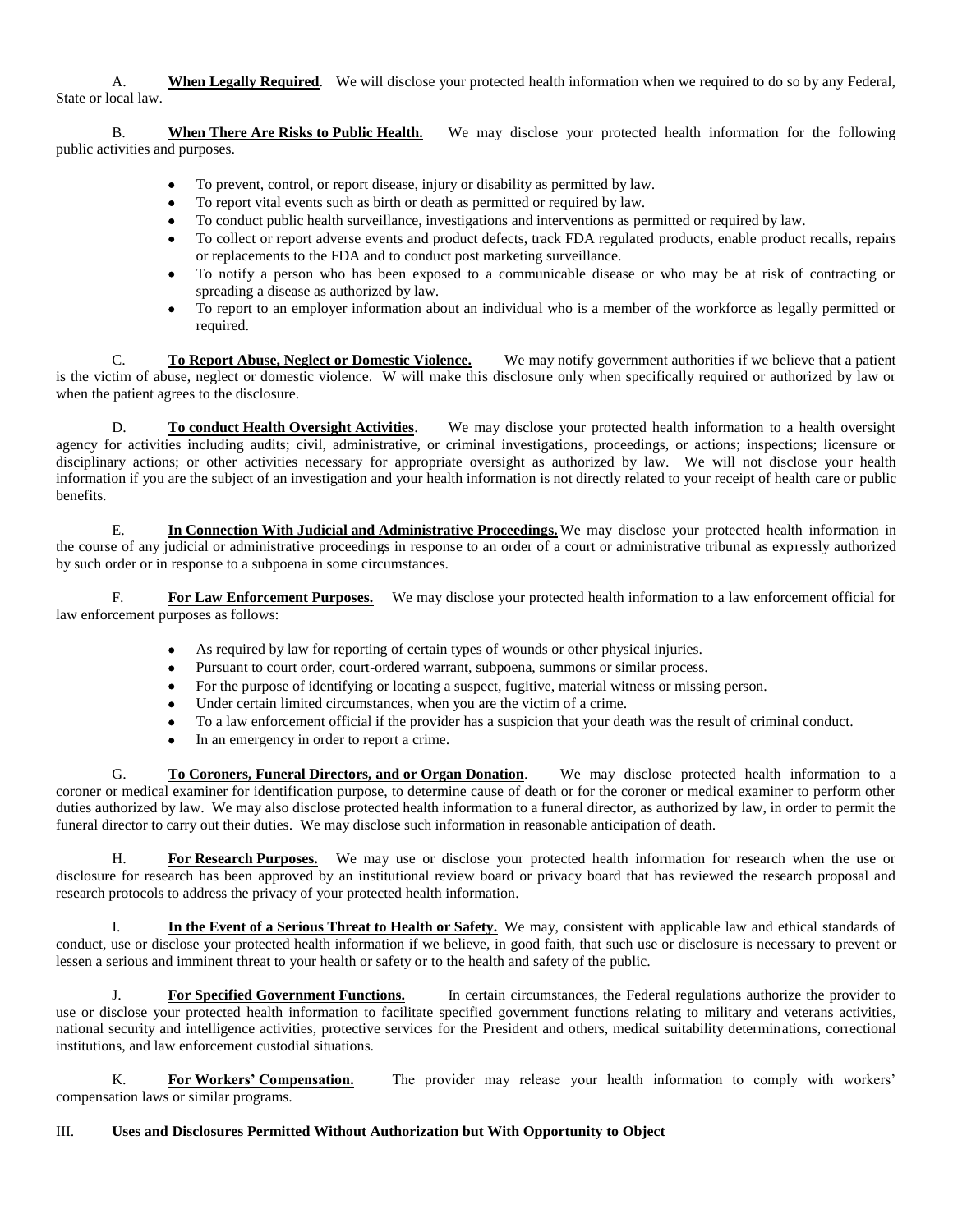We may disclose your protected health information to your family member or a close personal friend if it is directly relevant to the person's involvement in your care or payment related to your care. We can also disclose your information in connection with trying to locate or notify family members or others involved in your care concerning your location, condition or death.

You may object to these disclosures. If you do not object to these disclosures or we can infer from the circumstances that you do not object or we determine, in the exercise of our professional judgment, that it is in your best interests for us to make disclosure of information that is directly relevant to the person's involvement with your care, we may disclose your protected health information as described.

## IV. **Uses and Disclosures Which You Authorize.**

Other than as stated above, we will not disclose your health information other than with your written authorization. You may revoke your authorization in writing at any time except to the extent that we have taken action in reliance upon the authorization.

#### V. **Your Rights**

You have the following rights regarding your health information.

**The right to inspect and copy your protected health information.** You may inspect and obtain a copy of your protected health information that is contained in a designated record set for as long as we maintain the protected health information. A "designated record set" contains medical and billing records and any other records that your physician and the provider use for making decisions about you.

Under Federal law, however, you may not inspect or copy the following records: psychotherapy notes; information compiled in reasonable anticipation of, or for use in, a civil, criminal, or administrative action or proceeding; and protected health information that is subject to a law that prohibits access to protected health information. Depending on the circumstances, you may have the right to have a decision to deny access reviewed.

We may deny your request to inspect or copy your protected health information if, in our professional judgment, we determine that the access requested is likely to endanger your life or safety or that of another person, or that it is likely to cause substantial harm to another person referenced within the information. You have the right to request a review of this decision.

To inspect and copy your medical information, you must submit a written request to the Privacy Officer whose contact information is listed on the last pages of this Notice. If you request a copy of your information, we may charge you a fee for the costs of copying, mailing or other costs incurred by us in complying with your request.

Please contact your Privacy Officer if you have questions about access to your medical record.

B. **The right to request a restriction on uses and disclosures of your protected health information.** You may ask us not to disclose certain parts of your protected information for the purposes of treatment, payment or health care operations. You may also request that we not disclose your health information to family members or friends who may be involved in your care or for notification purposes as described in this Notice of Privacy Practices. Your request must state the specific restriction requested and to whom you want the restriction to apply.

The provider is not required to agree to a restriction that you may request. We will notify you if we deny your request to a restriction. If the provider does agree to the requested restriction, we may not use or disclose your protected health information in violation of that restriction unless it is needed to provide emergency treatment. Under certain circumstances, we may terminate our agreement to a restriction. You may request a restriction by contacting the Privacy Officer.

The right to request to receive confidential communications from us by alternative means or at an alternative **location.** You have the right to request that we communicate with you in certain ways. We will accommodate reasonable requests. We may condition this accommodation by asking you for information as to how payment will be handled or specification of alternative address or other method of contact. We will not require you to provide an explanation for your request. Requests must be made in writing to our Privacy Officer.

D. **The right to have your physician amend your protected health information.** You may request an amendment of protected health information about you in a designated record set for as long as we maintain this information. In certain cases, we may deny request for an amendment. If we deny your request for amendment, you have the right to file a statement of disagreement with us and we may prepare a rebuttal to your statement and will provide you with a copy of any such rebuttal. Requests for amendment must be in writing and must be directed to our Privacy Officer. In this written request, you must also provide a reason to support the requested amendments.

F. **The right to obtain a paper copy of this Notice.** Upon request, we will provide a separate paper copy of this Notice even if you have already received a copy of this Notice or have agreed to accept this Notice electronically.